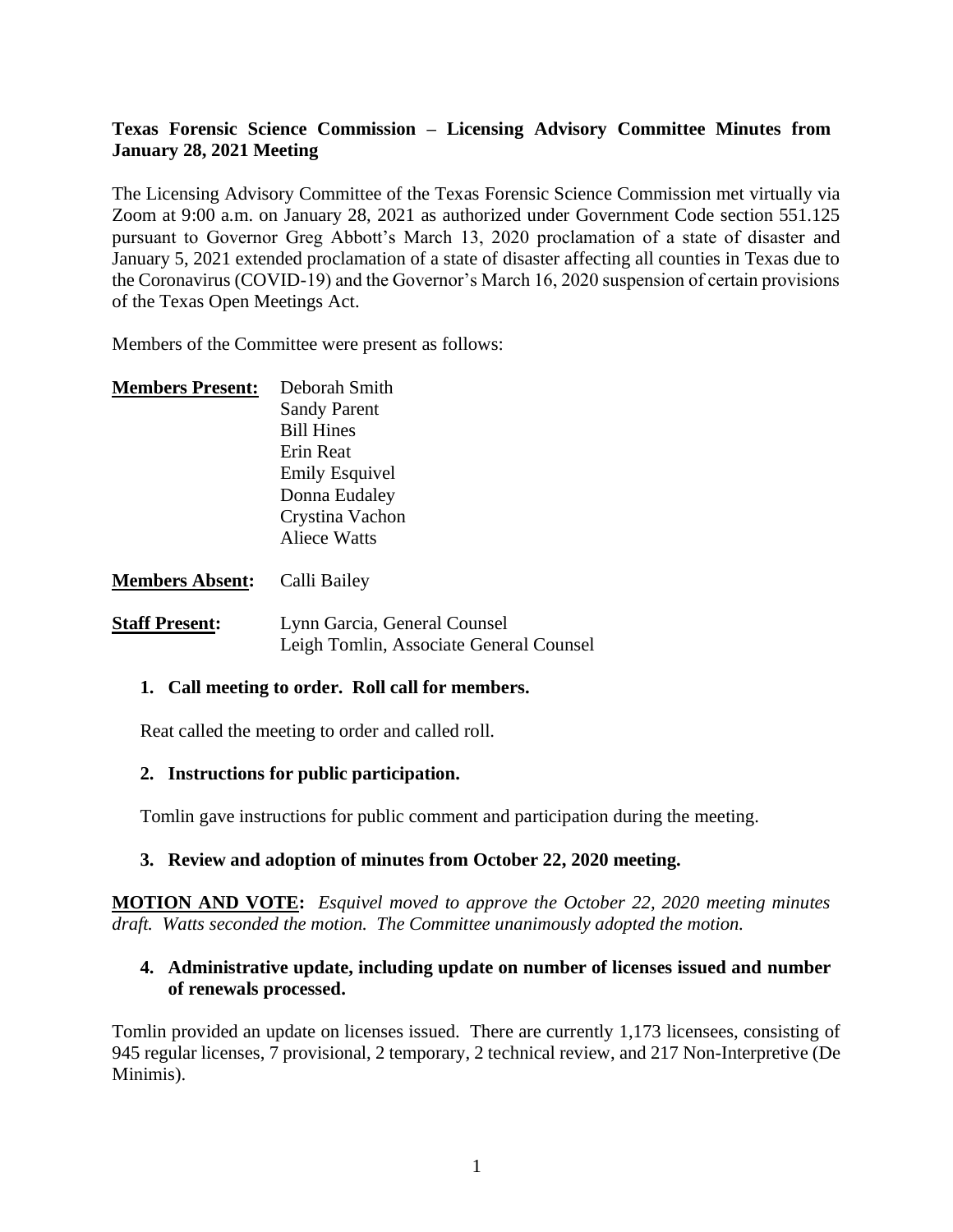# **5. Discuss license expiration policy and late renewal fees.**

Members discussed creating a policy that disincentivizes renewal beyond a licensee's expiration date by imposing elevated fees for late renewals that are based on how late the licensee renews beyond the expiration date. Members directed staff to draft an administrative rule related to the policy discussed for review and recommendation at the Committee's April 15, 2021 meeting.

#### **6. Review any outstanding statistics course evaluation requests.**

There were no outstanding statistics course evaluation requests. Garcia gave an update on a statistics course being offered and taught by the Center for Statistics and Applications in Forensic Evidence ("CSAFE") through the end of the year for current laboratory employees needing the statistics component for Texas licensure. Watts explained NMS also expects to offer their statistics course virtually before the end of the year. The course is currently being re-recorded.

# **7. Discuss and evaluate any outstanding continuing forensic education (CFE) requests; discuss and vote on rulemaking for CFE for licensees upgrading a license and not renewing.**

There were no outstanding CFE review requests.

Members discussed the ASTM International Standard Practice for Forensic Science Practitioner Training, Continuing Education, and Professional Development Programs as published on the OSAC Registry. Members discussed comparing Texas' continuing forensic education ("CFE") requirements for forensic analysts to the standard. Members directed staff to do a comparison and make proposed changes as necessary so that current Texas CFE rules comply with the OSAC standard for continuing forensic education and training.

# **8. Discuss and make recommendations on any specific coursework and minimum education requirement transcript review requests.**

There were no outstanding specific coursework or minimum education requirements for review.

Members reviewed the college coursework transcript from a Toxicologist (Interpretive) license candidate for Cordant Forensics (Arizona) and found the candidate did not meet the specific coursework or minimum education requirements for licensure as a Toxicologist (Interpretive). Staff will send notice regarding the same to the laboratory that requested the review.

## **9. Discuss and evaluate any outstanding Laboratory** *De Minimis* **Texas Casework License applications; discuss and evaluate any Laboratory Uncommon Forensic Analysis License applications.**

There were no outstanding applications for review under this agenda item. The following laboratories have obtained licensure under the *De Minimis* Texas Casework license program for licensure of their non-interpretive analysts: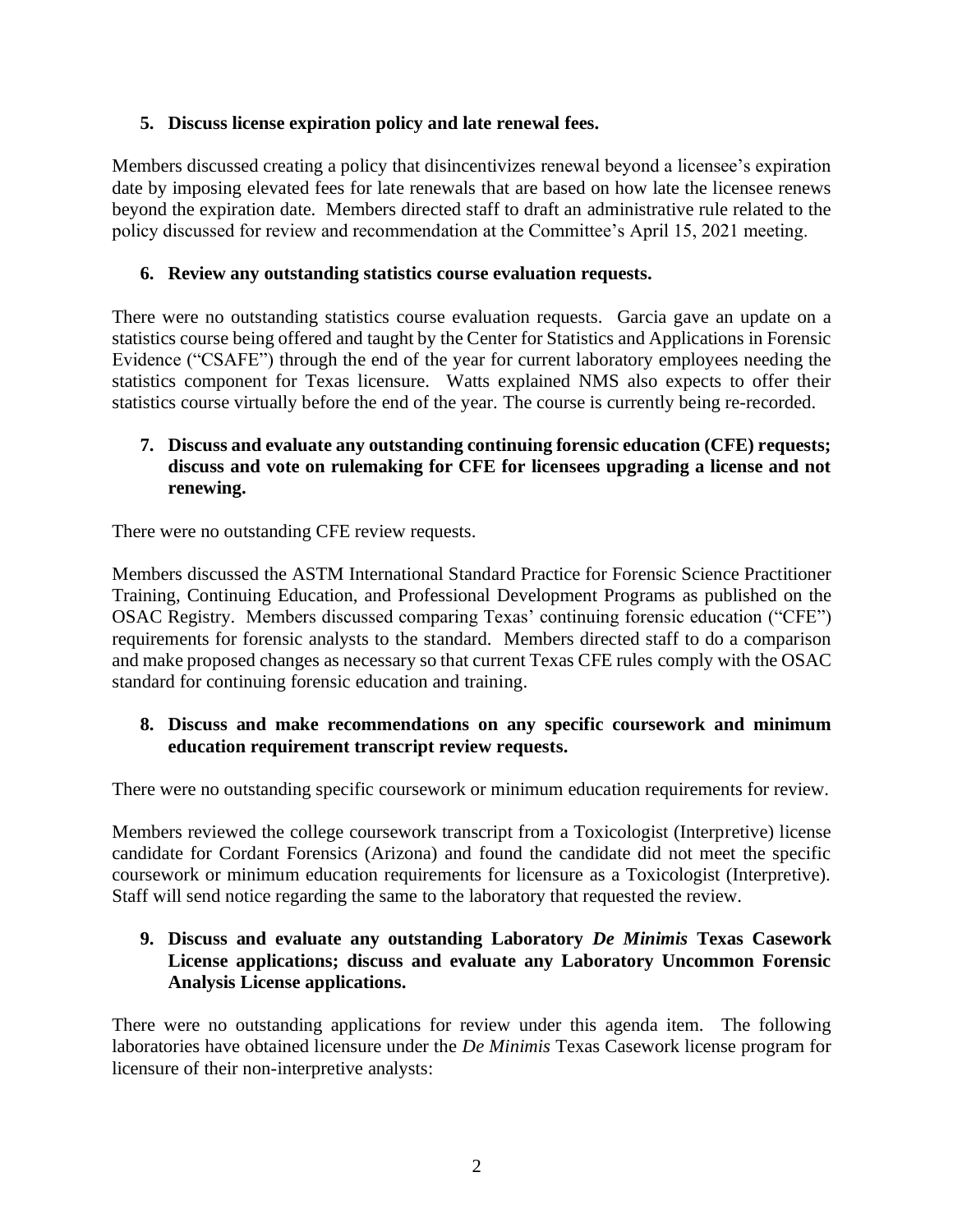Bode Technology (Lorton, VA) Cordant Forensics (Flagstaff, AZ) DNA Labs International (Deerfield Beach, FL) DNA Solutions (Oklahoma City, OK) NMS (Willow Grove, PA)

Independent Forensics is licensed under the program's Uncommon Forensic Analysis license.

## **10. Discuss exam evaluation committee and development of new test questions; discuss exam training videos; discuss and approve options for remote testing.**

Members reviewed a proposed General Forensic Analyst Licensing Exam evaluation and test development timeline that proposes updating the General Forensic Analyst Licensing Exam every two years in January with the assistance of the Commission's contracted psychometricians. Members will establish a Curriculum Committee to evaluate the current reading materials and corresponding exam questions by topic to determine what updates and changes needs to be made to each section of the exam. The Curriculum Committee will consist of one licensing Committee member to chair each exam topic—Root Cause Analyst, Human Factors, Evidence Handling, Expert Testimony, Brady/Michael Morton Act, Statistics and Professional Responsibility. Members will send their topics of interest to staff. Members directed staff to establish the Curriculum Committee and schedule the first meeting before the Committee's next quarterly meeting (April 15, 2021).

The Committee plans to pilot its new test every two years to volunteers in the forensic community. Members discussed providing incentives such as possible fee waivers and CFE hours for participants. Members also discussed that voluntary licensees may participate in the pilot exams for full credit of the exam component of their license upon successful completion. Results from the pilot exam will be evaluated by psychometricians to determine whether the exam is a good measure of a license candidates' knowledge of the particular topics and to establish a cut-off rate for the exam.

Members also discuss different options for remote proctoring the exam, so that analysts can securely take the exam at home or anywhere else. Staff presented different electronic options, including one option called Proctorio that offers online, electronic proctoring services that screen record a test taker's activities, provides facial recognition for identification, requires camera monitoring and recording and other security features. The cost of the software is relatively low, but the software must be integrated with the Commission's current LMS. Staff will work with the LMS provider to determine the cost for integration. Staff will also investigate other options for electronic administration and exam security that may not require integration. Staff will present its findings for decision by Committee members at the April 15, 2021 meeting.

## **11. Discuss voluntary licensure for unaccredited forensic disciplines, including discussion and update on the crime scene working group's proposed components for voluntary licensure.**

Members discussed the status of the crime scene working group's development of recommended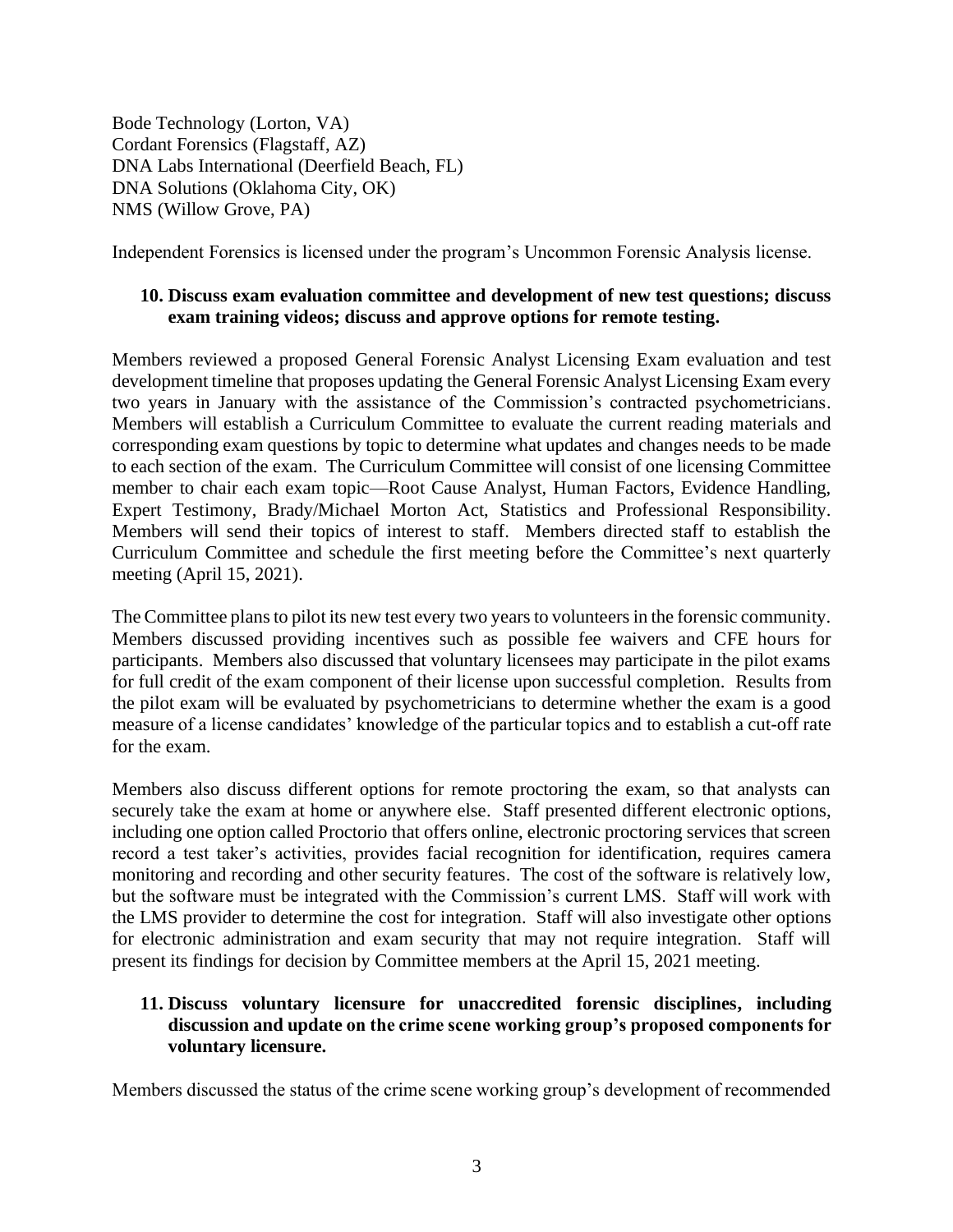voluntary licensing rules for the discipline. The group has not met again yet but will meet again before the Committee's April 2021 meeting. Staff will provide an update on the progress for establishing voluntary licensing rules for the discipline and other disciplines not required to be accredited or licensed under Texas law.

## **12. Discuss and make recommendations regarding any Waiver Applications for Laboratory Support Personnel.**

There were no waiver applications for review at this meeting.

## **13. Discuss and make recommendations regarding any outstanding criminal history results.**

There were no criminal history reports for review at this meeting.

# **14. Discuss and evaluate any technical reviewer license applications.**

There were no technical reviewer applications for review at this meeting.

# **15. Discuss and evaluate any temporary license application requests.**

There were no temporary license applications for review at this meeting.

#### **16. Discuss and evaluate any fourth exam requests.**

There were no fourth exam requests for review at this meeting.

# **17. Update and discussion of new OSAC Registry standards to be adopted by the Commission, including the development of collaborative work groups to discuss new standards.**

Garcia gave a brief update on the Commission's collaboration with OSAC for implementation/recommended adoption of standards in Texas.

# **18. Update from the Texas Association of Crime Laboratory Directors.**

The TACLD will meet today (January 28, 2021) at 1 p.m.

#### **19. Schedule and location of future meetings.**

The Committee will meet again April 15, 2021 and its Curriculum Committee will meet sometime prior to that for exam development and evaluation items.

# **20. Hear public comment.**

There was no public comment other than that noted throughout the agenda.